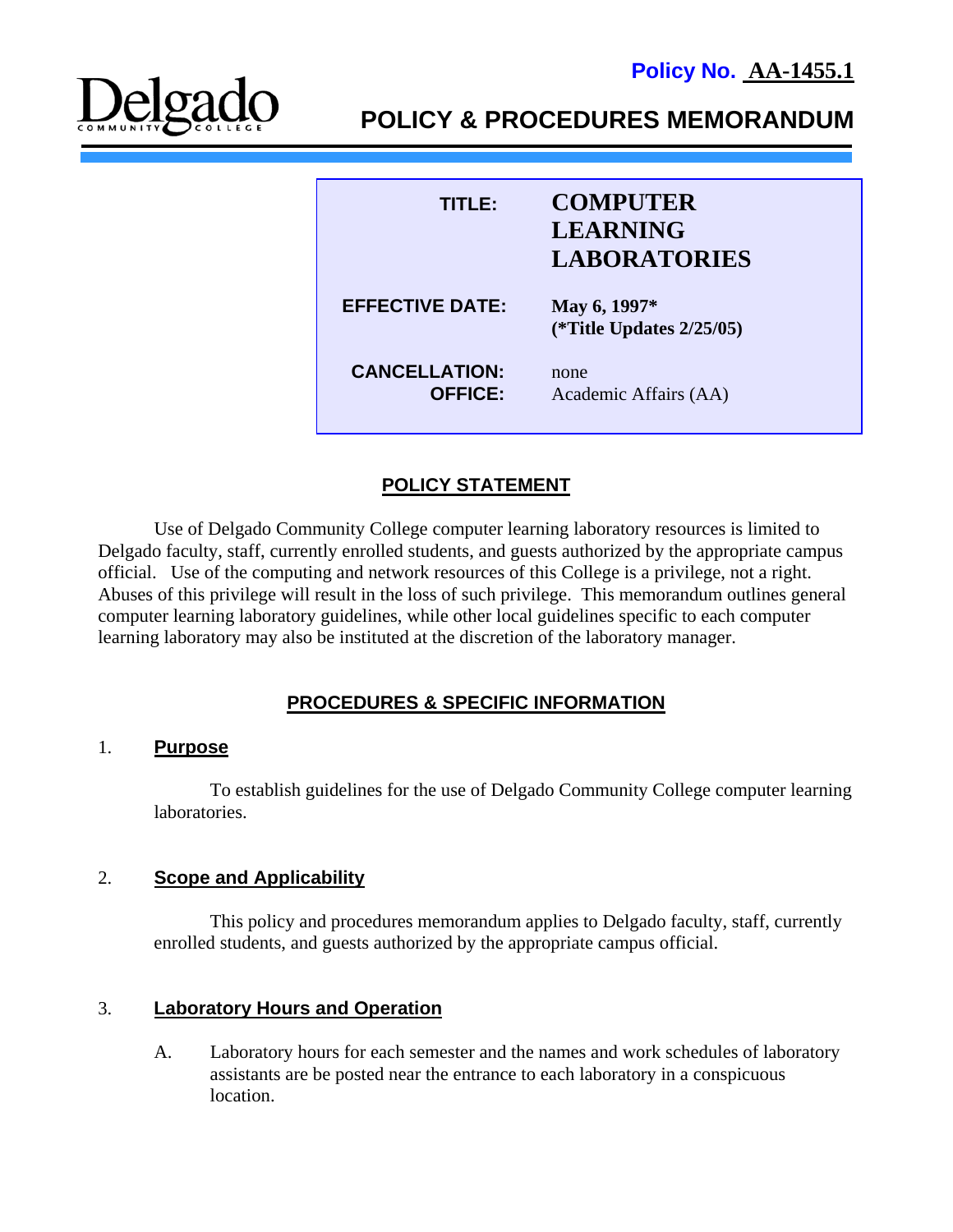- B. During laboratory hours, the laboratory assistant or individual in charge has authority over and responsibility for the laboratory's equipment.
- C. Before any laboratory closes, the laboratory assistant or person in charge at the time gives a ten-minute warning. During this ten-minute period, users are allowed ample time to save whatever work they are doing, logoff any network, and shut down computers in an orderly fashion.

## 4. **User Guidelines**

- A. Use of computer learning laboratories is limited to faculty, staff, currently enrolled students, and guests authorized by the appropriate campus official. Anyone under the age of eighteen (18), unless he/she is enrolled at the College, is not be allowed into any computer learning laboratory.
- B. Use of the computer equipment is on a first-come-first-served basis. Computers cannot be reserved by students for use ahead of time. During high demand hours, time limitations on use may be imposed by the laboratory assistant. Policies on reserving computers may vary by campus or laboratory.
- C. In all open computer learning laboratories, currently enrolled students have priority of computer use.

## 5. **Rules for Users**

- A. Generally, talking in the laboratory is distracting to other students. Low conversations that are not disturbing to other users are allowed.
- B. Persons causing a disturbance, mishandling the equipment, using loud speech or abusive language, or failing to use their computer time constructively are asked to leave the laboratory. The laboratory assistant is the final arbiter in all matters concerning the laboratory.
- C. Under no circumstances will eating, drinking or smoking be allowed in any computer learning laboratory. Violations of this restriction may result in loss of all computer learning laboratory privileges.
- D. When leaving the laboratory, all users are expected to clean work areas by removing all papers, disks, books, and any other items of personal property.
- E. Playing computer games is not allowed in any computer learning laboratory while other users are waiting to do productive work. The introduction of computer games to any Delgado computer fixed disk or server is strictly prohibited.